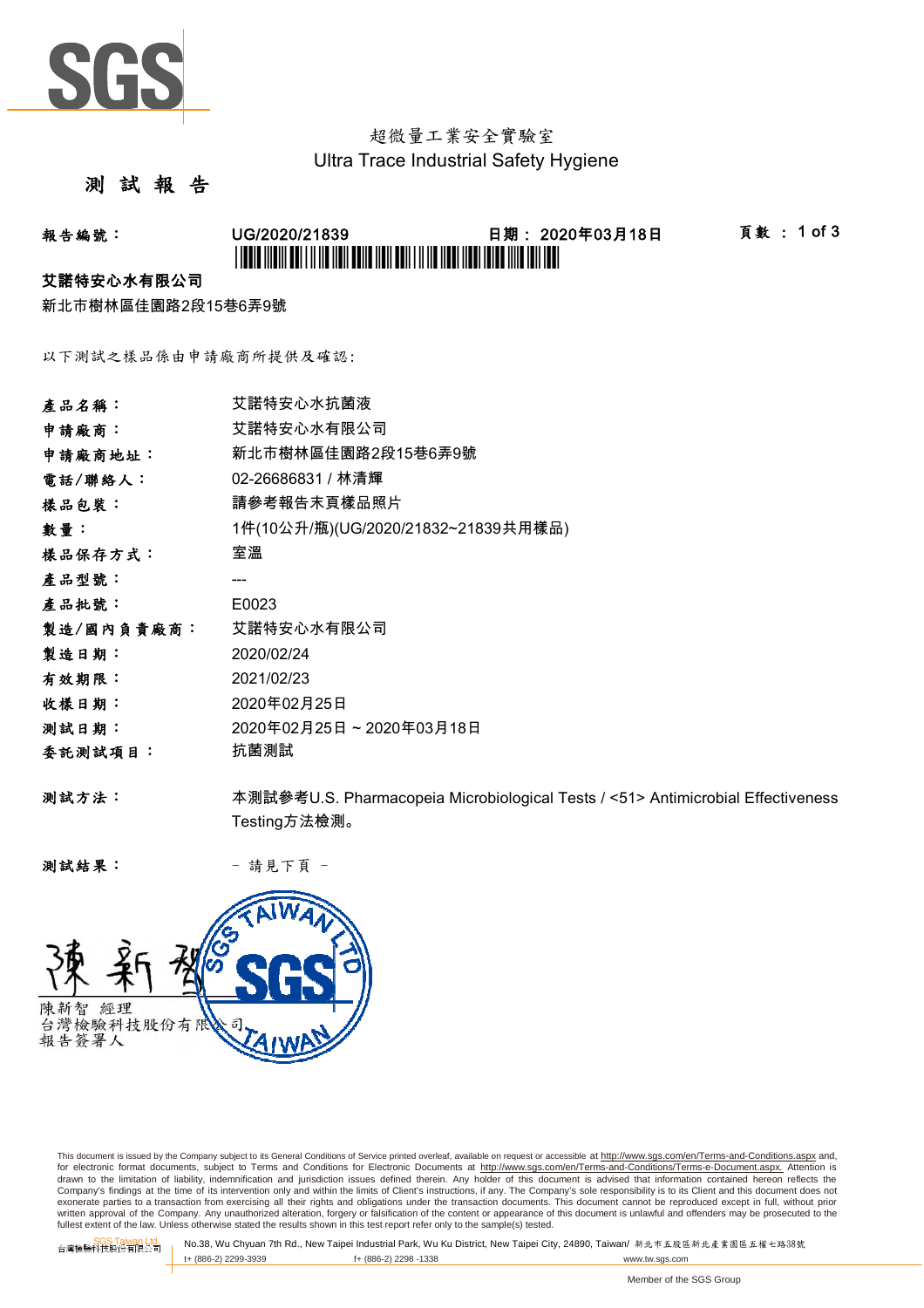

## 超微量工業安全實驗室 Ultra Trace Industrial Safety Hygiene

### 測 試 報 告

# 報告編號: UG/2020/21839 日期: 2020年03月18日 頁數 : 2 of 3 \*UGBIT INDIVI ABI I II IID NON BANA NAN ABIN I II IID NABI INDIVIDID INI BAN IBN I

#### 艾諾特安心水有限公司

新北市樹林區佳園路2段15巷6弄9號

測試結果:

| 菌株名稱                     | 原接菌量<br>(CFU/mL)    | 作用時間  | <u>樣品作用後之</u><br>菌量(CFU/mL) | <u>減菌率R(%)</u> |
|--------------------------|---------------------|-------|-----------------------------|----------------|
| 單核球增多性李斯特菌               | $2.8 \times 10^{5}$ | 30 秒鐘 |                             | >99.9          |
| (Listeria monocytogenes) |                     |       |                             |                |

備註:1.測試報告僅就委託者之委託事項提供測試結果,不對產品合法性做判斷。

- 2. 本測試報告之所有檢驗內容,均依委託事項執行檢驗,如有不實,願意承擔完全責任。
- 3. 本報告不得分離,分離使用無效。
- 4.菌株編號: 單核球增多性李期BCRC 14848; ATCC 19114
- 5.減菌率R(%)小於1%則無明顯抑菌效果。

- END -

This document is issued by the Company subject to its General Conditions of Service printed overleaf, available on request or accessible at http://www.sqs.com/en/Terms-and-Conditions.aspx and, for electronic format documents, subject to Terms and Conditions for Electronic Documents at http://www.sgs.com/en/Terms-and-Conditions/Terms-e-Document.aspx. Attention is drawn to the limitation of liability, indemnification and jurisdiction issues defined therein. Any holder of this document is advised that information contained hereon reflects the<br>Company's findings at the time of its int exonerate parties to a transaction from exercising all their rights and obligations under the transaction documents. This document cannot be reproduced except in full, without prior written approval of the Company. Any unauthorized alteration, forgery or falsification of the content or appearance of this document is unlawful and offenders may be prosecuted to the<br>fullest extent of the law. Unless othe